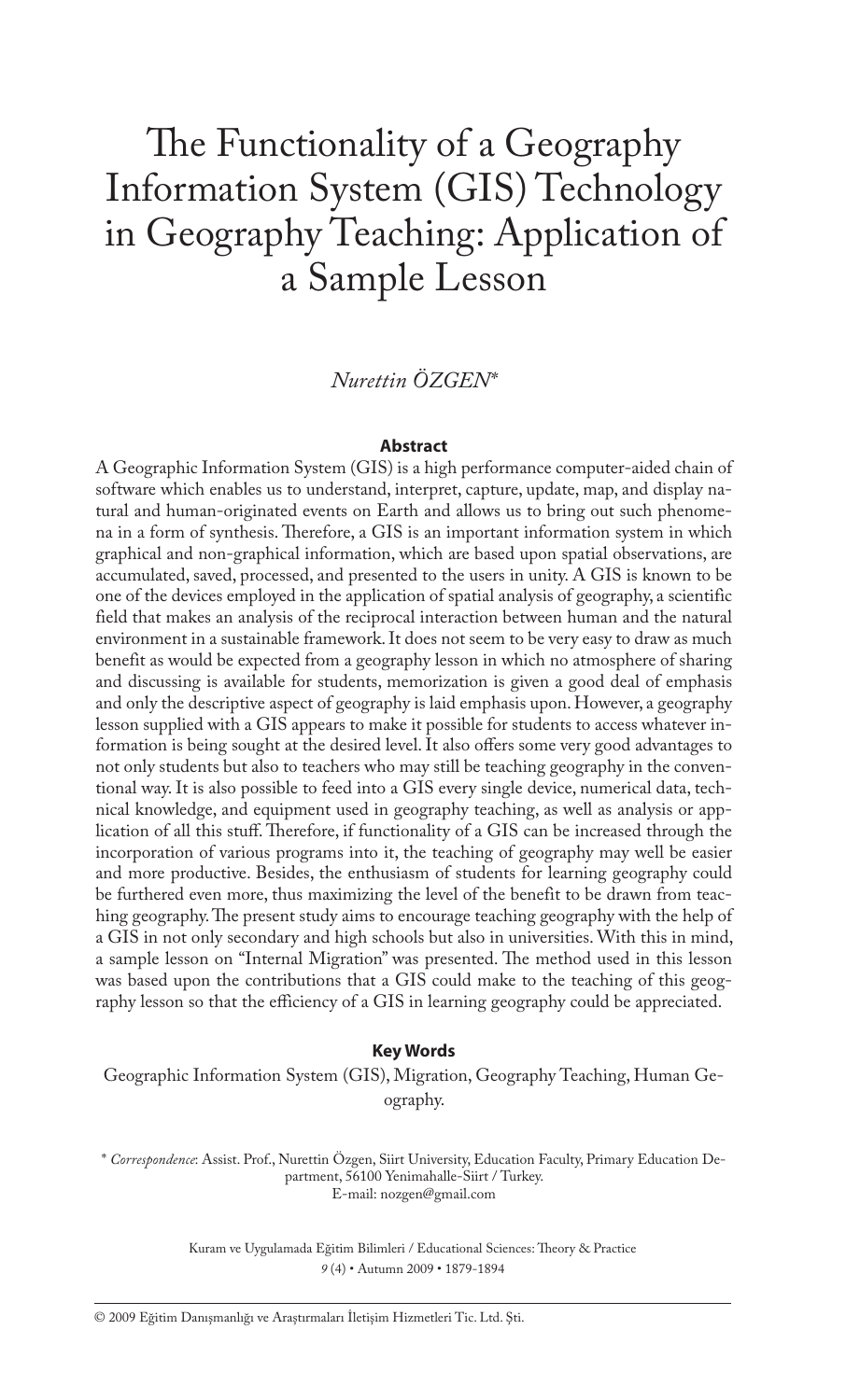A Geographic Information System (GIS) is an applied system employed by various disciplines. It keeps stimulating interest among individuals as well as institutions and organizations that are interested in spatial information worldwide. This system is also widely used in the business world with a view to providing new ideas and devising new methods of practice thanks to the benefits made available by a GIS in consideration of new developments. A GIS is a scientific term that incorporates all existing spatial knowledge systems, in addition to studying geographic knowledge. Whereas it is considered to be a computerbased tool that helps digitalize spatial knowledge by some, it may be considered a database management system that aids organization by some others. All these taken into account, the most general definition of a GIS would be like "a GIS is a broad knowledge system that is capable of performing such functions as collecting, storing, processing not only graphic but also non-graphic data and then presenting it to prospective users" (http://www.cografya.gen.tr: What is Geography Information Systems (Cbs/Gıs): 15. 08. 2009). Furthermore, a GIS may be regarded as a tool to be made use of in helping improve such aptitudes of students as thinking skills, ability to make analysis of available data, problem solving ability, ability to access geographic data with ease, as well as geographical inquisitiveness (Kerski, 2000 cited in Şahin, & Gençtürk, 2007, p. 193). Yet, another definition is one that takes a GIS as a system in which all types of spatial data is first evaluated and then fed into the computer through digitalization (Turoğlu, 2000). Therefore, we can hypothesize that a GIS seems to be a promising system in teaching of geography thanks to the contributions it can make. As was reported by Kayakuyu and Görgeç (2004), a GIS offers a different viewpoint in evaluation of data in human geography by contributing to envisaging occurrences, as well as analyzing them.

Şimşek (2008) reports a study in which a high percentage of 1520 high school teachers (88%) surveyed by Kerski (2000) reported that a GIS could be of great benefit when asked whether or not they agreed that a GIS could be taken advantage of in teaching geography, while 1.8% believed that it would make no contributions whatsoever. Another 10% replied that they were undecided about the benefits of a GIS.

Results of a study by Özgen and Oban (2008) on a GIS-aided geography teaching seem to confirm the idea that a GIS offers good benefits in teaching geography. They stated that not only students good at the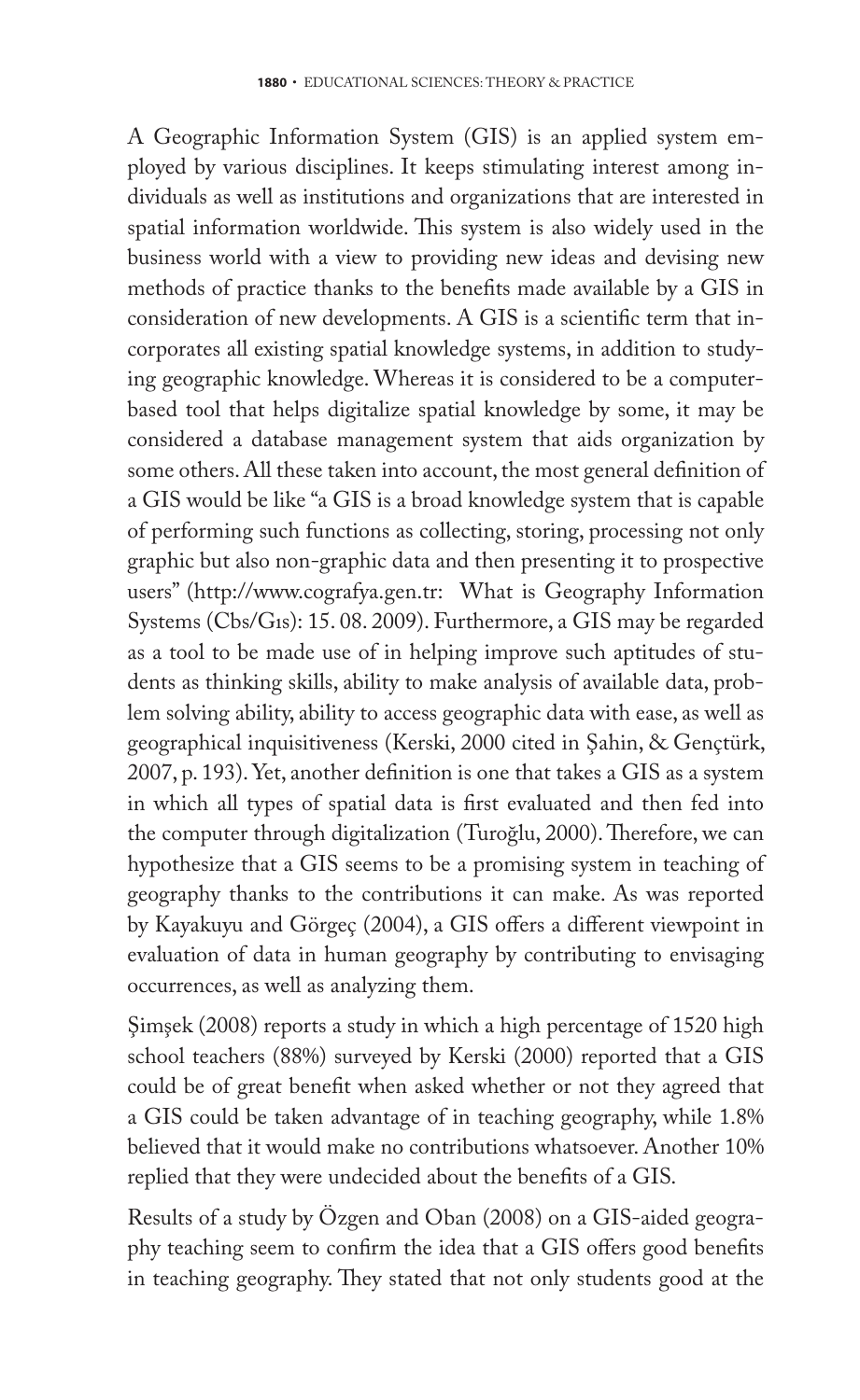computer but also those weak at it reported to have benefited a lot from a GIS while being taught geography in the class environment. Özgen and Oban also reported that it was statistically significant that the experimental group, who were taught geography with the help of a GIS, were observed to get far higher scores in the follow-up examinations when compared to those in the control group.

A GIS has also been found to play a significant role in easier access to scientific information as well as in a better utilization of this information by students. For an effective teaching of geography aided by a GIS, students need to be more active and contributing during the lesson than does the teacher. However, it should not be forgotten that the teacher is not supposed to provide the data itself in GIS-aided geography lessons; rather, the teacher is supposed to only guide the students in accessing the necessary data on their own.

As Saban (2004 cited in Özgen, K., 2007) reports the most significant task expected of the modern schools and teachers to be cooperating towards graduating imaginative and broad-minded individuals who are mature enough to assume responsibility for their own learning and capable enough to make healthy decisions. With this in mind, more responsibilities would be expected of teachers for a more productive teaching-learning environment. According to Descy (1999 cited in Şimşek, 2008), it was determined that using contemporary teaching technologies within the classroom provided a more productive teaching environment for teachers and stressed them out even less.

Such developments as mentioned above are of utmost importance for a science like geography, which studies the relationship between humans and space. Karabağ (2007, p. xv) defined geography as one of the most eligible lessons as regards information and communication technologies on account of its content as a field of science. The fact that a GIS, one of today's important information systems, derives from geography seems to have increased the importance of information-communication technologies in geography teaching.

In geography teaching, student-centered teaching methods aided by a GIS have been shown to provide very good results in favor of students, the degree of which increased or decreased depending upon how actively students got engaged during the lesson. Thus, Brooks and Brooks (1999) report that it is vital that a suitable environment where students are as active as possible should be prepared for successful lessons.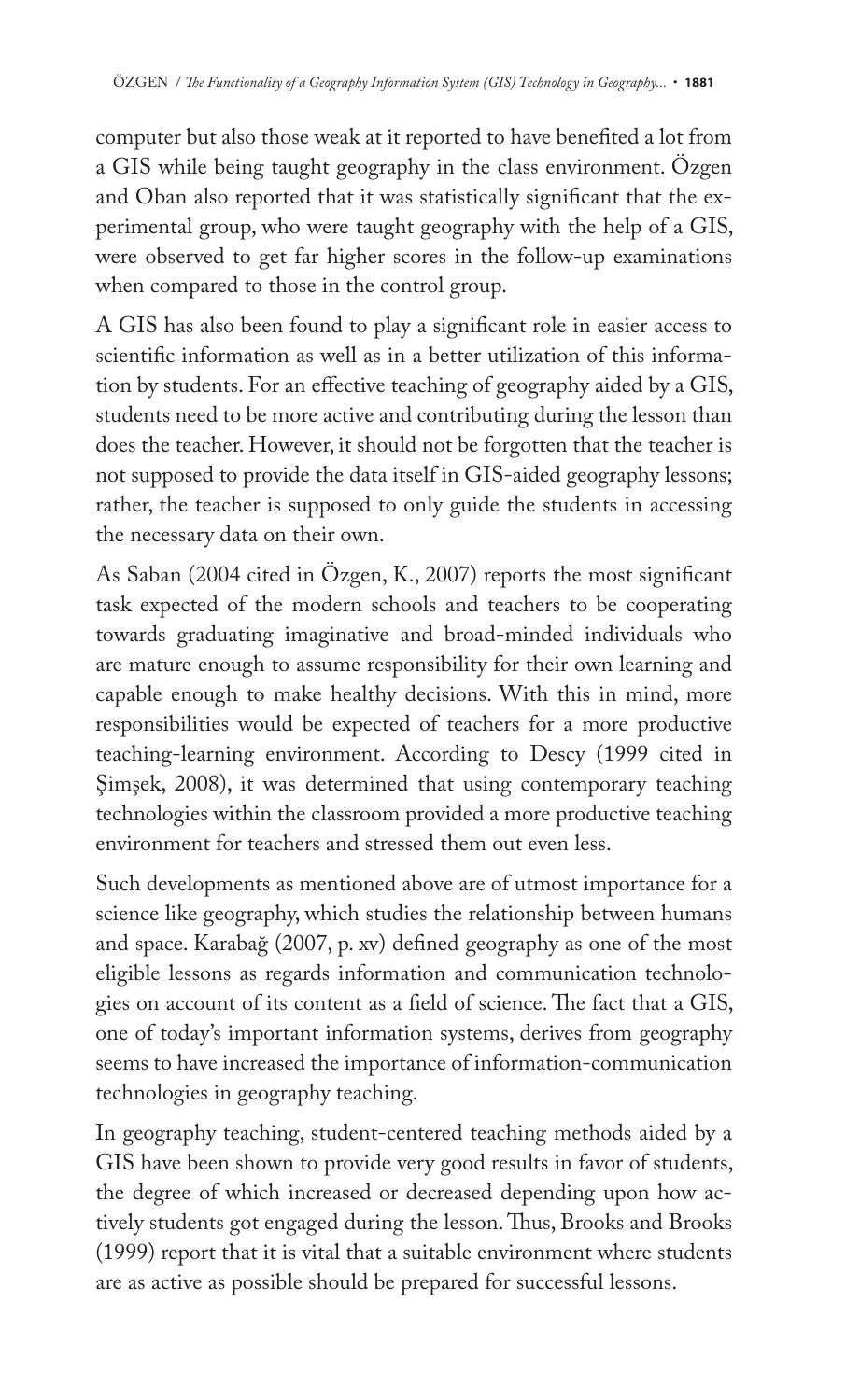It is possible to integrate a GIS into the systems varying from planning of education to teaching processes. It is now possible to take advantage of a GIS in various fields of science, primarily geography, as regards causeeffect, distribution and synthesis principles. For instance, a large number of geography departments present in various universities in the USA (95%) have managed to draw attention by using a GIS (Taş, 2004, p. 8).

Although it was stated that a GIS would be used in geography lessons in the curriculum issued in 2005 in Turkey, no solid evidence has been reported as to its having been used anywhere across the country. According to Şimşek (2008), reasons for the failure of using a GIS in geography lessons in Turkey are the limited number of teachers trained for using a GIS, the cost of the software, poor physical conditions of schools, and the insufficient amount of time allocated for this lesson.

Pedagogues have called attention to several reasons for the application of a GIS as a significant teaching aid in schools. Among these reasons are the fact that a GIS facilitates learning for students during their academic life via computers, and that it bestows them with good advantages in favor of getting a job, as well as enabling students to assess conditions in which a GIS can be applied to different fields of study, thus acquiring problem-solving ability depending on varying conditions (Lemberg & Stoltman 2001). However, some researchers warn that the real purpose of a GIS, which is supposed to be merely a teaching aid, should not be emphasized more than the lesson itself in which a GIS is to be used (Chen, 1997; King, 1991; Lemberg, & Stoltman, 2001; Palladino, 1994; Sui, 1994; White, & Simms, 1993).

It is also essential that some demonstrations that will introduce the fundamentals of a GIS be carried out in order that students can acquire the necessary basic skills with which they can use the program software of a GIS. Moreover, it is necessary that students be given explanations as to what the content of this software is. Otherwise, students are likely to be confounded by details, thus failing to reach whatever goals that have been set (Wier & Robertson cited in Ergün, & Ayday, 2006, p. 76). Problems of these kinds and other likely ones can be avoided or coped with if they exist as long as carefully-designed educational materials and lesson plans are prepared and presented via a GIS in primary and secondary schools (Demirci, 2006, p. 3).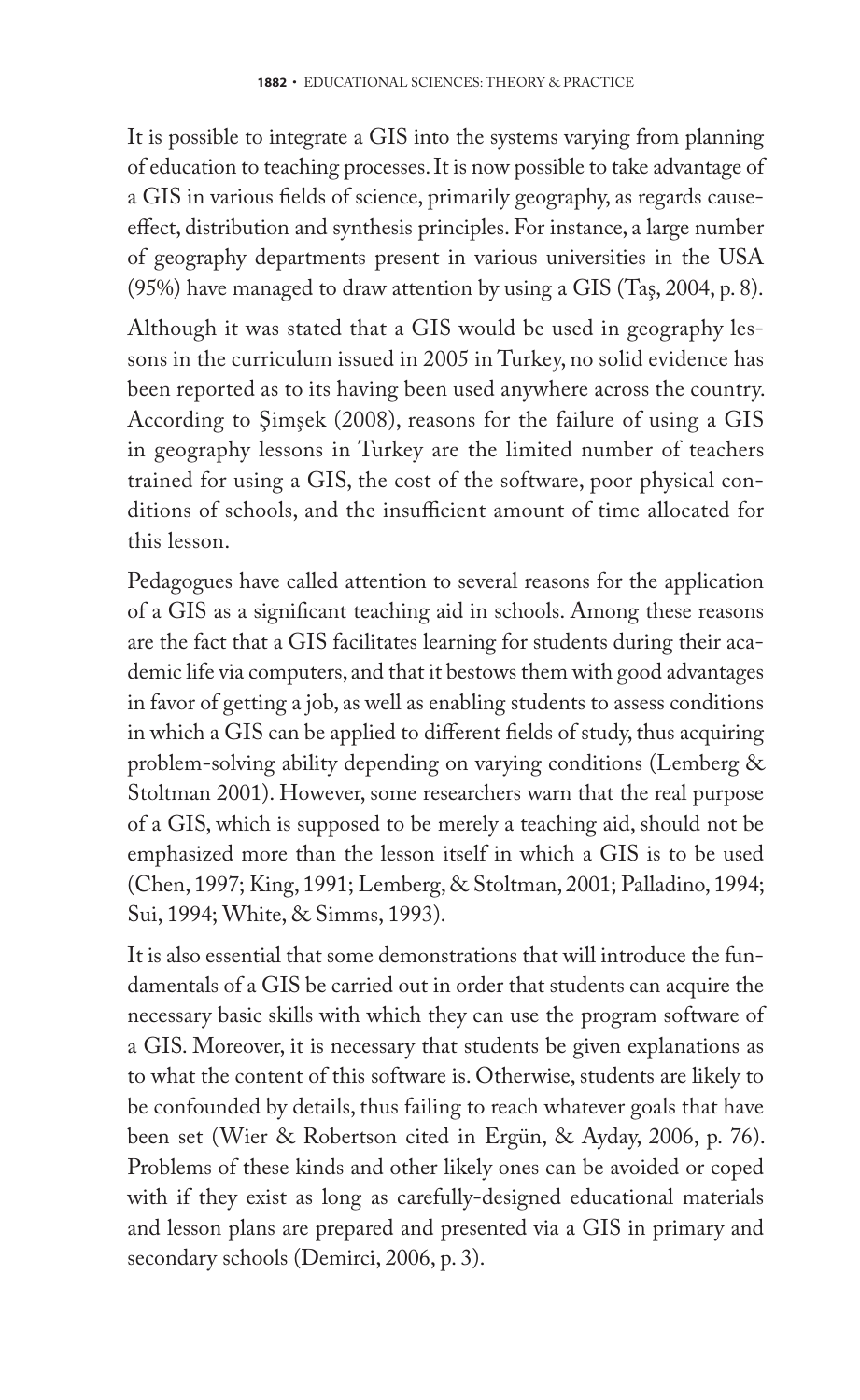In the event that a GIS-aided education model in geography teaching is used, students may draw very good benefits while comprehending the subject being taught and also be able to access scientific data relevant to the subjects they have learned with more ease. The present study aims to argue that students could be more successful in geography lessons in which a GIS-aided teaching model is applied through an example of how migration can be taught using a GIS in geography lessons.

As is known, migration is moving from one place to another in the search of a more comfortable life or a better job, in addition to being able to draw benefits from diverse social and economic opportunities to be offered in the new location. Teachers who use conventional teaching methods tend to simply define what migration is in a geography lesson and often mention possible reasons for such a relocation movement without using much equipment to aid teaching. In a lesson in which students are not expected to get actively involved, students cannot be expected to pay as much attention to what is being taught as those who are welcome to get actively engaged in the lesson. Therefore, a GIS could contribute a good deal to a lesson in which students are encouraged to do brainstorming in an environment where they can discuss and analyze possible causes of migration, thus accessing necessary information through their own efforts. For instance, students may be able to achieve the desired goal of accessing information about migration in Anatolia by superposing its historical periods (layers) with the help of a GIS, thus being able to analyze the direction of movement, apart from causes and effects of migration in Anatolia throughout history in sufficient detail.

Teaching aids are essential to achieving teaching. As was reported by Yaşar in (2005), teaching aids play a central role in enabling learners to acquire desirable behaviors with the help of some extreme functions of these aids. Teaching aids are also taken advantage of achieving teaching within the expected period, as well as providing a permanent and healthy environment for learning.

Migration could be regarded as a relocation process undertaken by people. In actuality, migration has been considered as a relocation movement, whether discussed with respect to its geographical, cultural, or social impacts (Yalçın, 2004, p. 177). Internal migration is defined as the movement of people from one place to another within the same country due to varying reasons, or is defined as the difference between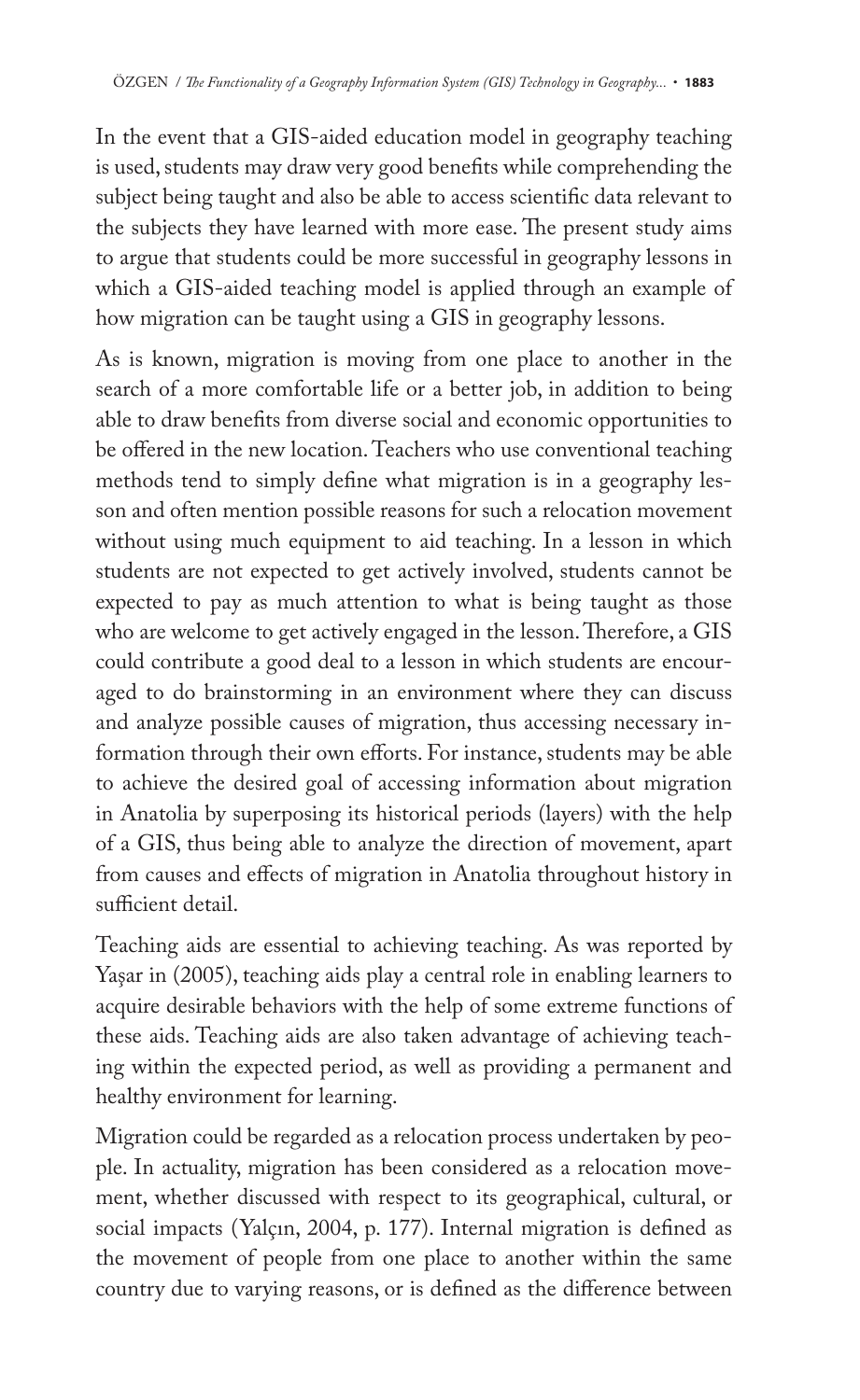people's birth place and the final destination they end up inhabiting. Cases of internal migration in Turkey are currently on increase, notably due to political and social unrest, accompanied by socioeconomic factors. When migration movements in Turkey are examined on a regional basis, one encounters a clear distinction between places which keep losing population and those which keep receiving population from other places in a continuous trend. Regions losing their population to others are the East, the South-east and the Black Sea, while regions continuously receiving new population are Marmara and West Anatolia regions. The cities that are increasingly receiving new population are either industrial cities such as Istanbul, Izmir, Bursa and Kocaeli, or cities with a favorable climate such as Muğla and Antalya located across the Mediterranean Sea (http://www.gocsempozyumu.org: international migration symposium: 12. 08 2009 and Özgür, 1998).

Students will learn about various developing regions, which are the centers of attraction for migration in Turkey, as well as learning about the causes of migration using an inquiry approach by means of a GIS under the guidance of the teacher. As Keleş (1993) reports, the causes of the urbanization movement are defined as economical, technological, political, and psycho-sociological factors. Keleş also reports that these factors are so closely interrelated that it is impossible to distinctly tell one from another. According to Lee (1969), there are known to be attractive as well as unattractive factors affecting places where people are living already and where they are considering moving into. Migration might result from economic and socio-cultural factors, apart from the problems confronted the neighborhood people live in or simply familial problems ignited in the places which people move out of (Kleiner, 1986, ed.Ira A.Glazier And Luigi De Rosa; p. 307 cited in Yalçın, 2004). All these reasons taken into account, locations observed to have been favored the most by those immigrants are split into different groups and given different colors on the map and afterwards the characteristics of these inviting centers are discussed thoroughly via a GIS in the classroom. Students will be able to remember whatever learned in the classroom this way for much longer periods, now that they have accessed this new information through practice aided by a GIS. Also, Kaptan (1998, p. 25) reported that if students can learn skills of taking advantage of learning aids, they can better acquire the ability to apply whatever they have learned in real-life situations.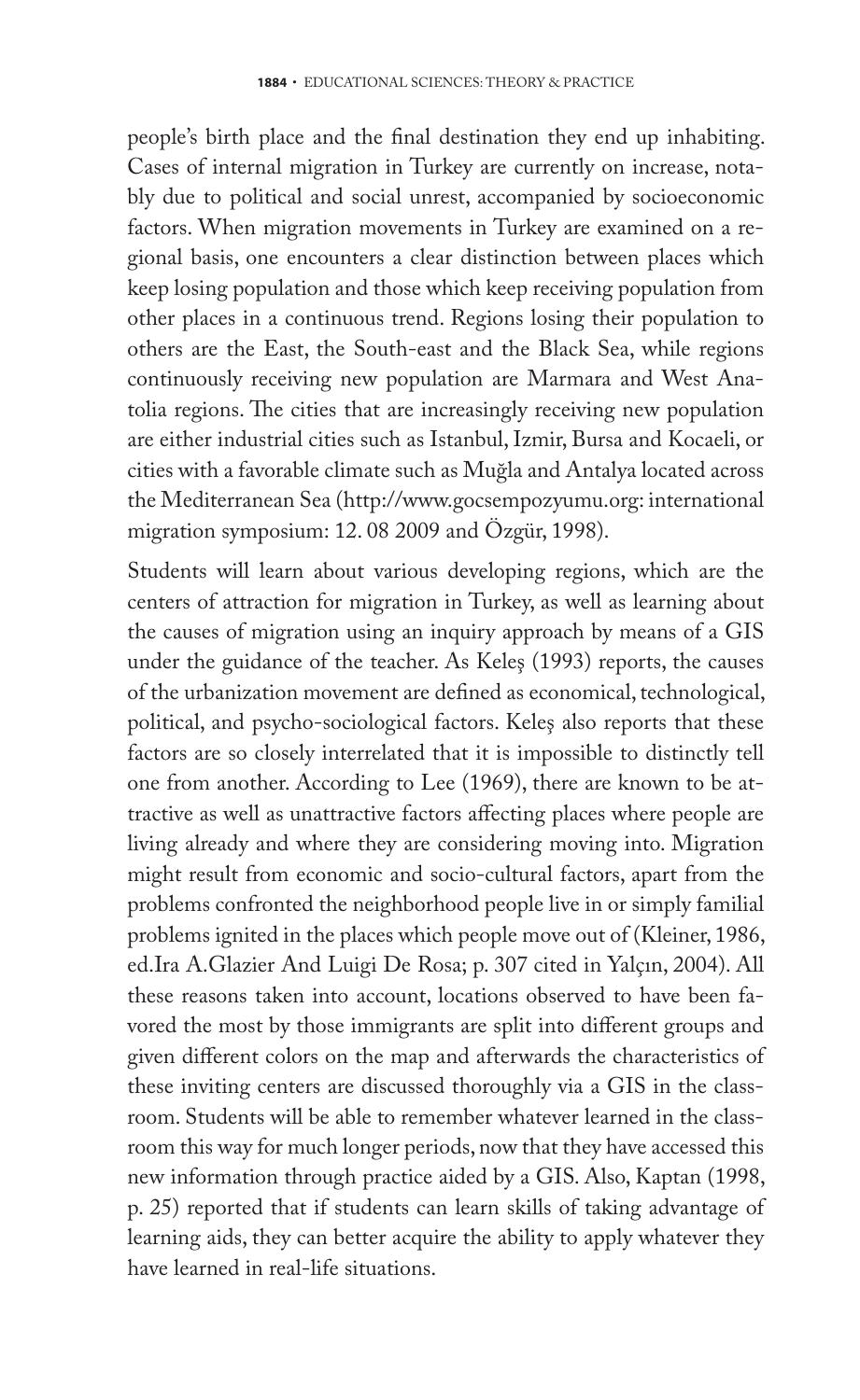Accordingly, transferring the migration subject by means of a GISaided constructivist teaching method can provide the following benefits for students:

- Development of geographical skills and ability to use the inquiry method
- Being able to incorporate the studies they made and the experience they had while going through the inquiry process into relevant fields
- Being able to make use of and enhancing geographical knowledge and terms
- Being able to form a relationship between physical and human geographies

# **An Applied Sample Lesson with a GIS**

**Subject**: Population movement and migration in Turkey

**Objective**: Enable students to understand factors affecting the distribution of population with respect to geographical regions and provinces on a cause-effect relationship basis, as well as helping students comprehend developments triggered by presenting the curious relationship between these factors and migration

Students are expected to draw the following benefits: Students will hopefully

- Be aware of the problems concerning migration in Turkey
- Be able to inquire the problem they notice
- Be able to achieve self-evaluation within the classroom
- Be able to appreciate the relationship between migration and natural environmental conditions
- Be able to understand how migration varies in relation to regional and local distributions
- Be able to figure out how density of population can be mapped in consideration of the regional distribution
- Be able to work out how population-related activities occurring in geographic locations could be shaped by migration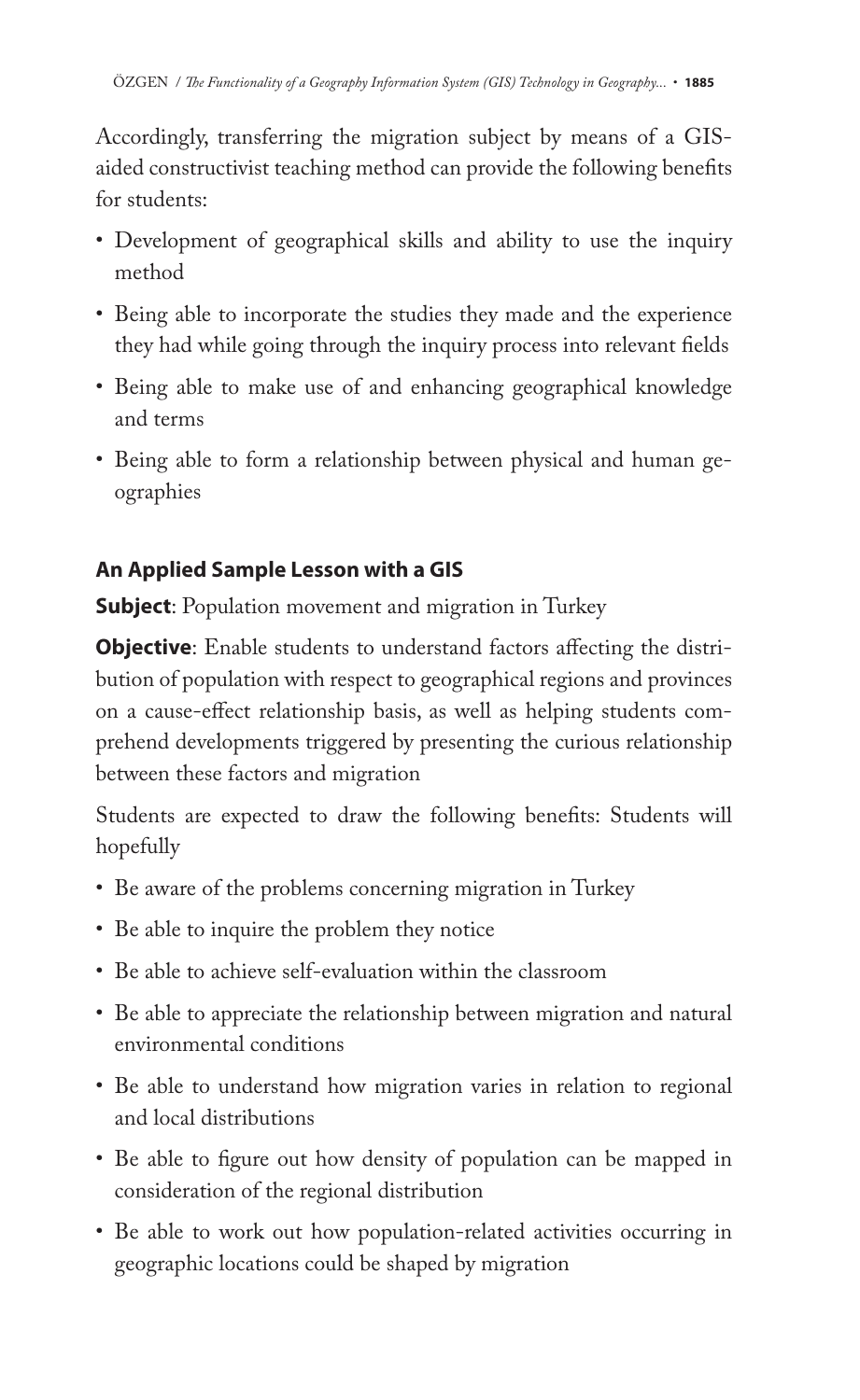- Be able to assess how different regions could be developed via geographic planning considering the movement of population to be expected in these regions
- Will be able to plan what they can towards their learning life in the future

Estimated duration: 2 lesson hours (100 minutes)

# **Lesson equipment and materials:**

- Computer (PC)
- A GIS-based program (e.g. Map Info)
- Population and migration data (official data from the State Planning Organization (SPO) Turkish Statistical Institute (TurkStat)
- Political map of Turkey

It is necessary that every single student be allocated a personal computer within the classroom, and that these computers be installed with the GIS-based Map Info program. Besides, it is necessary that students be explained the content of this program and how it works in advance. Once the students have had information about how to use the GISbased program, they can begin to find out about what the nature of the distribution of migration is across Turkey, thus being able to create thematic maps based upon a cause-effect relationship. The procedures to be undertaken by the students have been summarized respectively as follows;

- How to display the map of Turkey on the screen?
- How to recover the Turkish map layer indicating regional and provincial borders?
- How to open the population table designed for cities?
- How to zoom in and out the map?
- How to display or change the necessary data by using the icon for "search"?
- How to create a heterogeneous structure by superposing different layers?
- How to create a thematic map with respect to the categories required?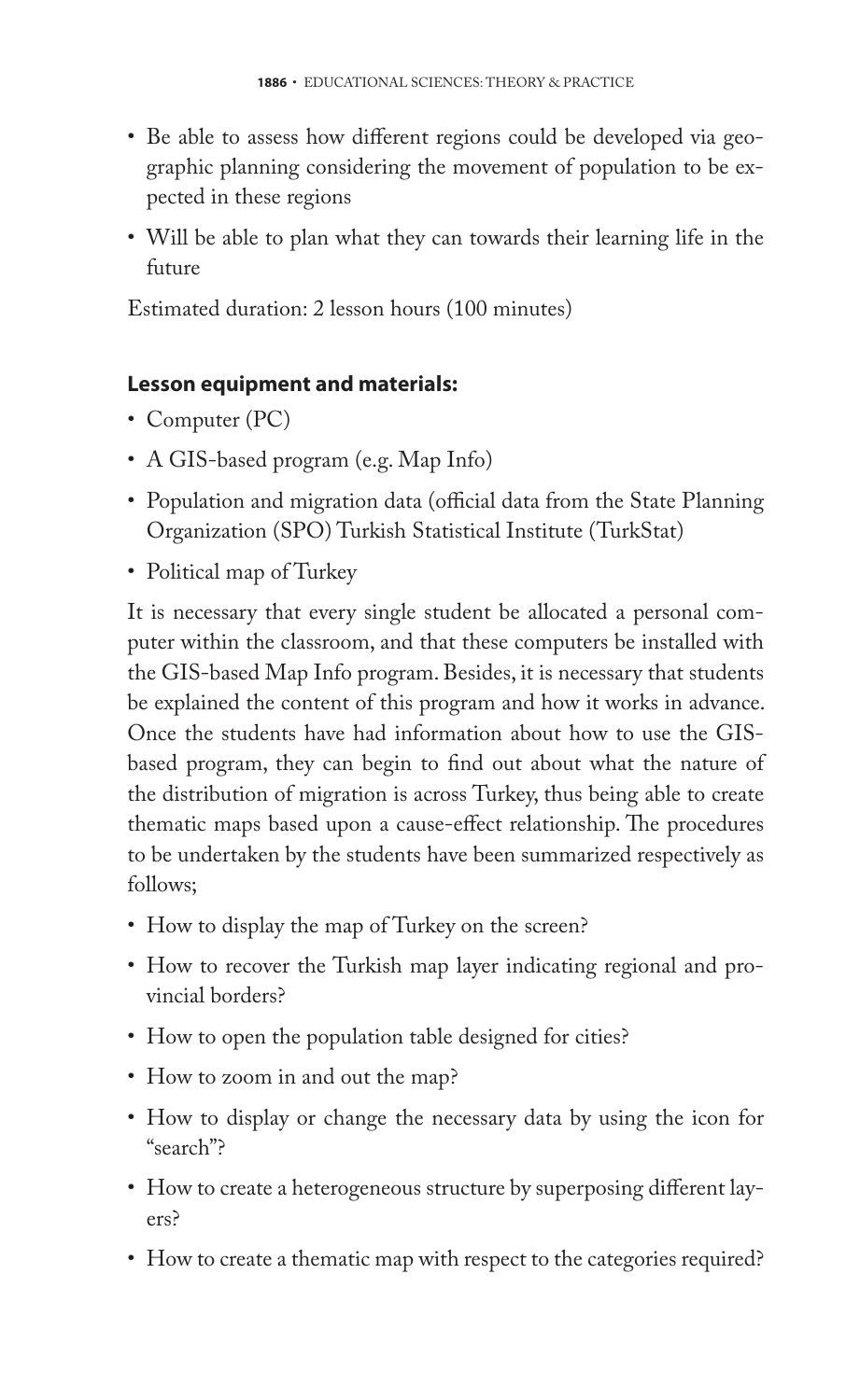# **GIS-Aided Learning Activities Engage**

It could be very useful to get students watch a short film or a presentation prepared with photographs in order that what students already know about migration can be revealed in the lesson of "Human and Economic Geography of Turkey", which is a primary and secondary school lesson issued in the curriculum devised for departments of Social Sciences in education faculties in Turkey. Afterwards, the causes of population movements will be analyzed diligently based upon a causeeffect relationship, as well as with respect to distribution and synthesis. Finally, students will be encouraged to reveal whatever knowledge and experience they have had up to then concerning the subjects taught to them via a GIS, such as geomorphologic units, climate, hydrographical units and socioeconomic fluctuations and natural disasters, all of which make up the issue of population and migration. In view of that, several questions need to be directed at students, which appear below as follows;

- In what regions is the population scarce and why?
- What regions in Turkey keep losing and receiving population all the time?
- What are the natural-human environment characteristics of migration-receiving district in Turkey?
- What are the natural and human characteristics of the regions losing population to other regions in Turkey?

A brief introduction is made before the lesson begins so that the knowledge and experience levels of the students regarding densely-populated regions, districts, and locations in Turkey can be determined. Next, the term "migration" will be defined according to the answers to be given to the abovementioned questions via a catechetical method. Finally, the distribution of population is questioned according to whether it occurs in a city or provincial region. As all of these processes are arranged in the GIS environment/ with the GIS program, an ideal environment can be said to have been created, in which a GIS can be helpfully employed for teaching geography.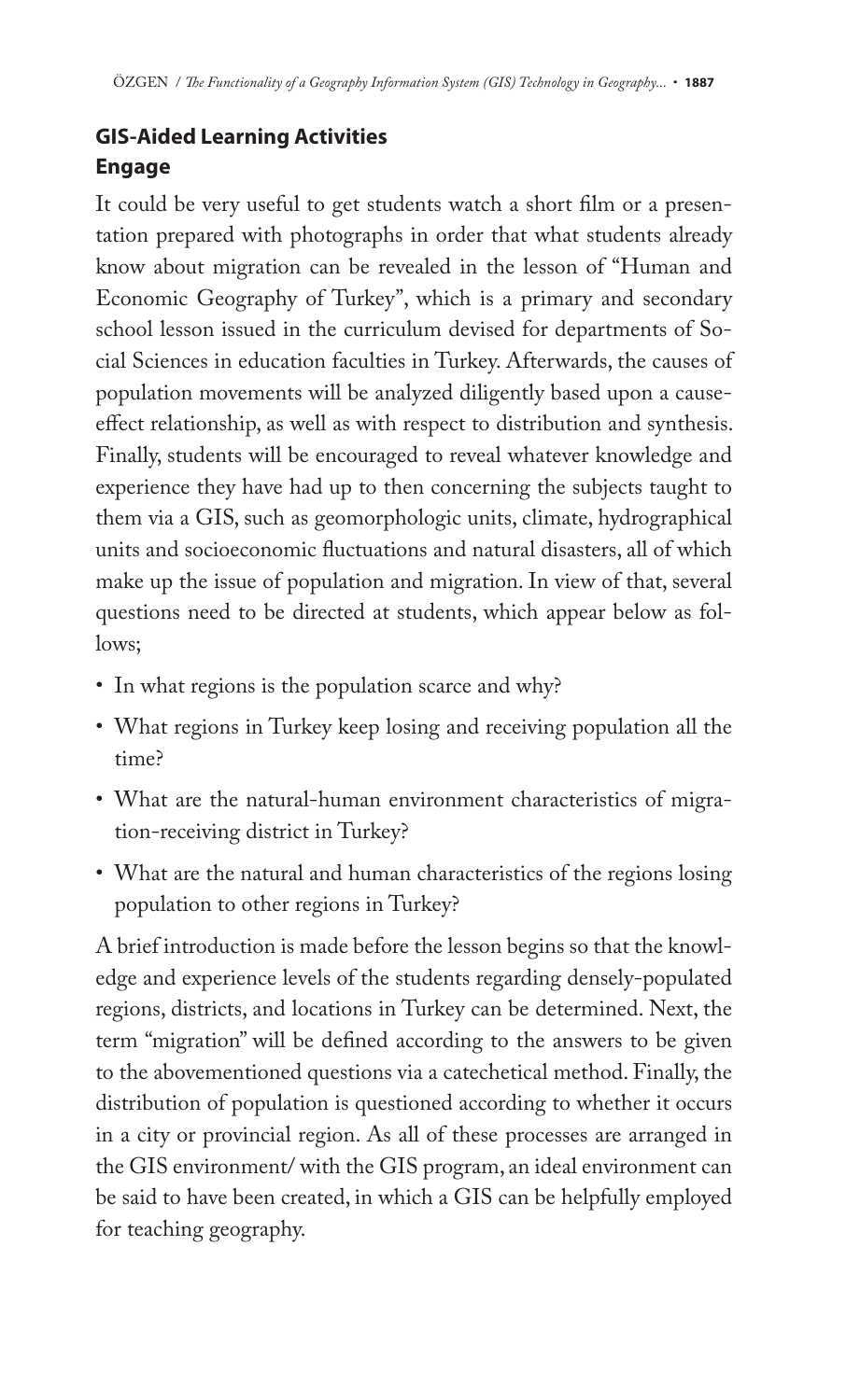## **Explore**

At this stage, the teacher is expected to get students think over situations that they have observed and analyzed (Yurdakul, 2005, p. 59) for the purpose that students can improve their skills of creating workable solutions and that they are able to guess what measures needed to be taken in order to prevent the same problems from coming up again. The main objective of this study is to enable students to discover problems on the strength of whatever knowledge and experience they have as well as the observations they have made in geography lessons, and enable to them come up with workable solutions.

One of the most significant tools assisting all these studies is the information technologies. Furthermore, a geographical information system is one of the best examples of these technologies. Various data are written/ added and thematic maps are created by means of layers added to the map of Turkey created with the Map Info operating system (GIS). In this way, migration is scrutinized in that regional distribution of places losing population and those receiving population in terms of regional distribution. The following questions are supposed to be answered:

- What are the main characteristics of densely populated provinces in Turkey?
- Which factors affect the distribution of population in Turkey?
- Which human factors affect the distribution of population in Turkey?
- Which regions in Turkey keep losing population heavily and why?
- Which regions in Turkey keep receiving intense populations?
- How can new alternative urban environments/ localities be created in Turkey?

# **Explain**

Under the teacher's guidance, students work up their program in consideration of the way in which to reflect how they perceive and define migration or migration-related problem(s) that they observed in and outside of the school, as well as the migration-related problems that they themselves could think of. In such a classroom as that in which the teacher corrects any misconceptions held by the students regarding their own observations or self-fabricated scenarios through brainstorming, while at the same time, asking them open-ended questions in order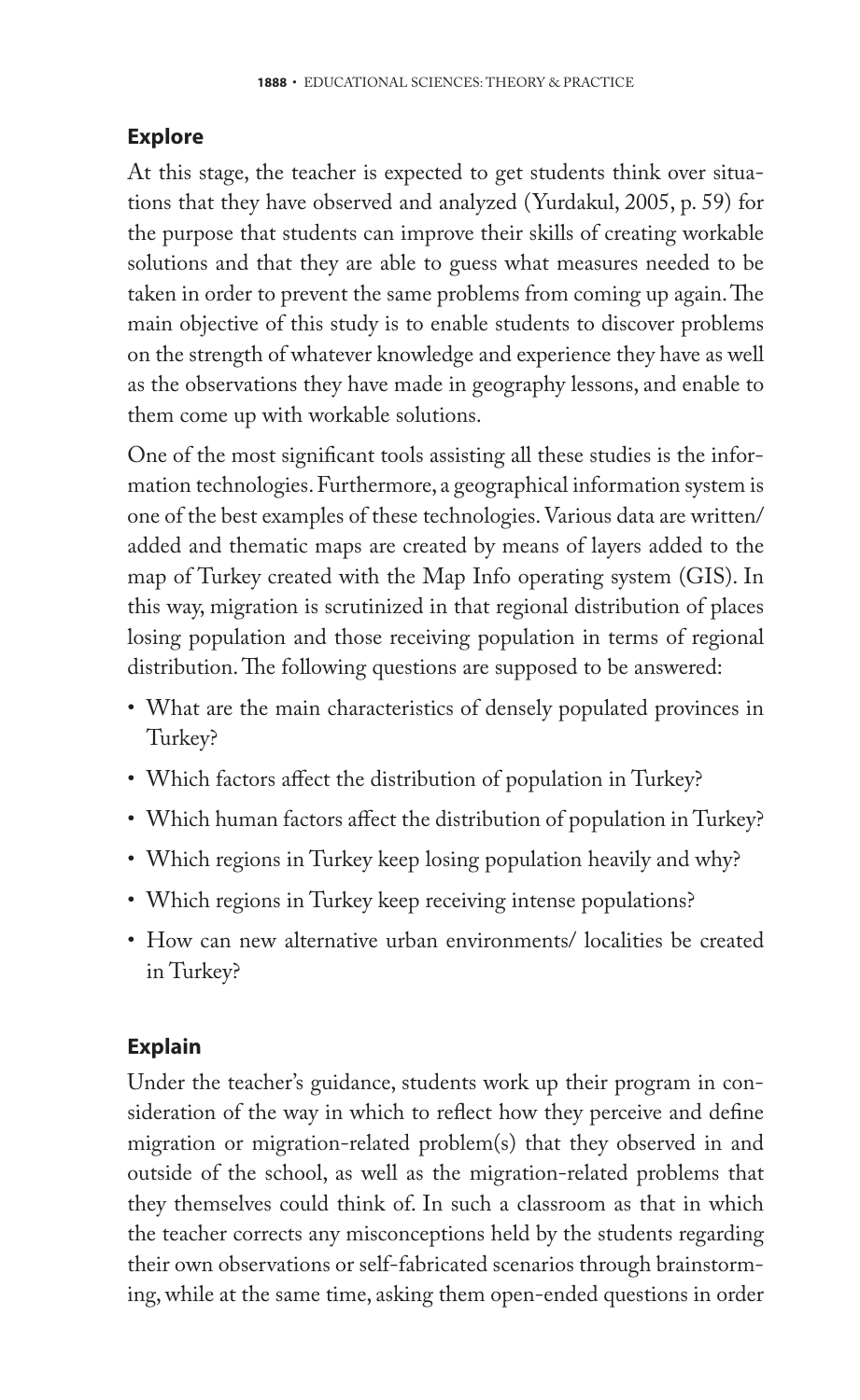that these students can assess different situations from different perspectives and approaches.

As it is known, the movement of a population from one location to another due to various reasons such as in order to lead a better life in the new location constitutes the main focus of the definitions of migration. Fitcher (1991, p. 155) classifies migratory actions into voluntary and involuntary migrations. Petersen (1996, p. 11) defines migration with respect to its direction as international migration (overseas) and internal migration and also denotes that migration occurs due to attractive and detractive factors based upon its structural characteristics and reasons, classifying migration into four types (cited in Birel, Özgen, & Boz, 2007): *(i)* Primitive migration, *(ii)* involuntary migration, *(iii)* free migration, and *(iv)* mass migration. On the other hand, Tümertekin  $(1968, p. 35)$  classifies migration into two main groups as internal and international and categorizes internal migration itself into four types: *(i)* rural-urban, *(ii)* urban-urban, *(iii)* rural-rural, and *(iv)* urban-rural.

Upon brainstorming on the topic being taught and an effective application of a GIS, students will be able to explain both the structural characteristics and causes of migration by showing/ marking migrations with respect to their structural characteristics on the map of Turkey created in an environment supported by a GIS. As is known, the teacher and the textbook have formed the basis for multimedia teaching in education for a long time. However, audio-visual media comes to fore in the modern multimedia-related learning. In this sense, in order to achieve permanent learning, many more of audio-visual aids to appeal to more sensory organs should be supplied, which appears to be a constant need (Yaşar, 2004).

### **Elaborate**

In a GIS-aided constructivist teaching, students can scientifically synthesize their knowledge and experience with the help of new information, perspectives, and analysis. If students become inquisitive about the relationship between the topics and so try to figure it out in an environment supplied with a GIS, their learning could be enhanced to a large extent. Bevenino, Dengel, and Adams, (1999) pointed out that the constructivist approach enables students to make what they have learned in the classroom even more meaningful through an inquirybased approach (cited in Kıyıcı, 2005). Accordingly, students will be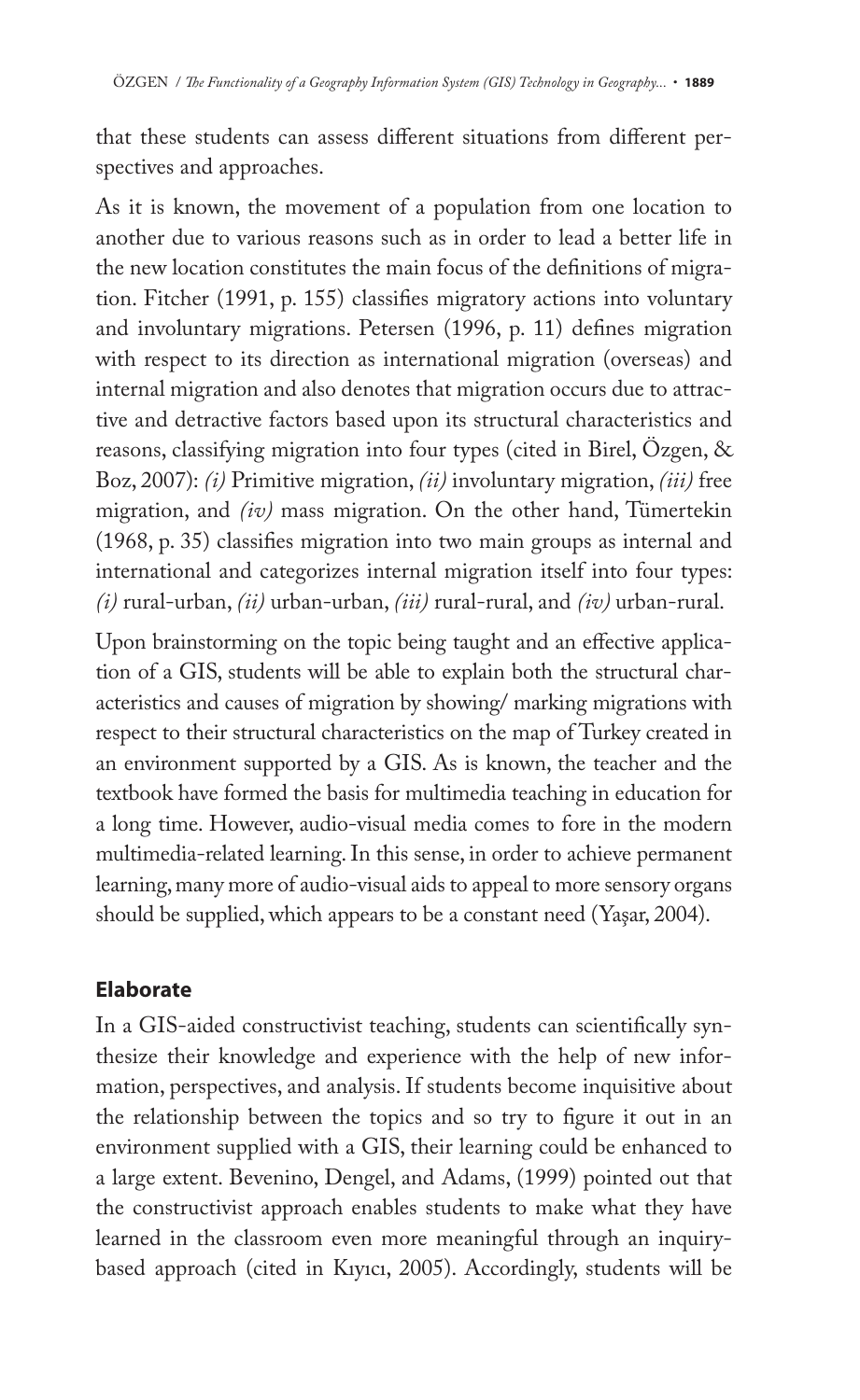enabled to inquire the causes of migration movement by transferring the population growth within their own settlement or migration to thematic map by means of a GIS and generate various solutions for postmigration problems. Providing students with an opportunity to notice for themselves the reasons for migration from the east of Turkey to the west of the country in Turkey, particularly to the west and south coasts, will boost their enthusiasm for accessing new information.

If students are required by their departments of study to carry out research into topic they are held responsible for and to study the regions affected by migration by taking advantage of such technology as a GIS, they could find themselves drawing pleasure from a GIS while learning.

The causes and results of migration are discussed in the classroom once students have studied the population and migration movement of a more local area. However, the causes of migration are put on a list before discussions can be commenced in the classroom. Afterwards, various solutions to the questions regarding topics under discussion are begun to be given consideration. For instance, the most probable reasons for the migration occurring in the district of Bismil can be listed as below:

- Drought and water shortage
- Desertification
- Insufficient industrial activities
- Wishes of the local people to receive better education in other parts of the country
- Nationalized lands (for dams and other public works)
- Attraction to the popular culture
- Wishes of the local people break way from the feudal structure existing in their homeland

Students will be able to reach a sound conclusion under the guidance of a teacher by inquiring the dominant geographical factors likely to have had an impact upon the fact a significant amount of the population of Bismil has been draining away, on condition that students can take the statistical data issued for the ongoing of migration that started in 2000 in Bismil. Building thematic maps in a GIS environment with regard to such characteristics of Bismil district as the arithmetic population density, migrating and population-receiving villages and land use according to the administrative units of the district will also reinforce teaching.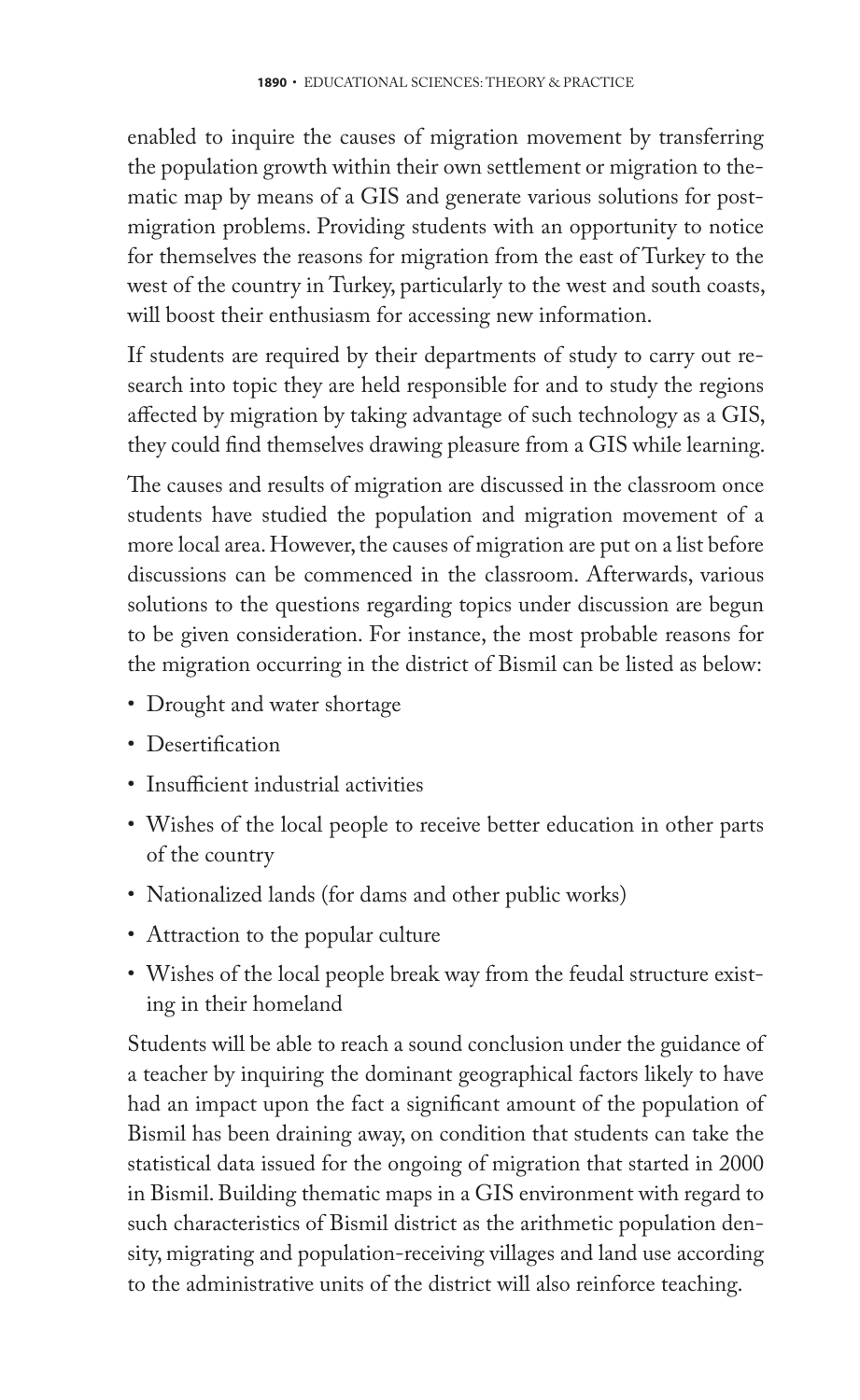# **Evaluate**

In the last part of the presentation entitled "Population movements and migrations in Turkey" in the classroom, the teacher is supposed to be making impartial evaluations after having allowed the students to voice their opinions freely. The teacher prepares a piece of paper in which the level of attendance by the students has been recorded, as well as the opinions voiced by the students who used a GIS in order to access the necessary information about migration so that whether or not students were able to reach the target set for them using a GIS could be determined accurately.

During all these processes, the teacher remains mostly passive, while the students stay active. Students are expected to reveal their skills of inquiring and analyzing migration with the help of a GIS-aided teaching method because they are more actively engaged than is the teacher. As the assessor of the evaluation group made up of the students and the teacher, the teacher evaluates the participation, questioning, and inquiry skills of the students regarding the relevant topic. Accordingly, considering the evaluations of the students with respect to their levels of analysis of the situation, the teacher goes on to ask the opinions of the students in the evaluation group in order to know if the students do agree with his or her evaluations.

Evaluations made by the board will determine if the students proved successful or not, depending on how successfully they answered the following questions.

- How can a comprehensive definition of migration be made?
- What are the human and natural reasons for migration in Turkey?
- Since some migration movements result from regional development differences, what kind of conflicts may arise due to these differences?
- What are the reasons for the fact that migration tends to occur towards particularly the west and the south regions of Turkey?
- What other regional and local differences cause permanent and temporary migration movements besides seasonal factors?
- What are the main reasons for migration particularly from the Black Sea, East and Southeast Anatolian regions?
- What kinds of traumas occur following the involuntary migrations in the southeast?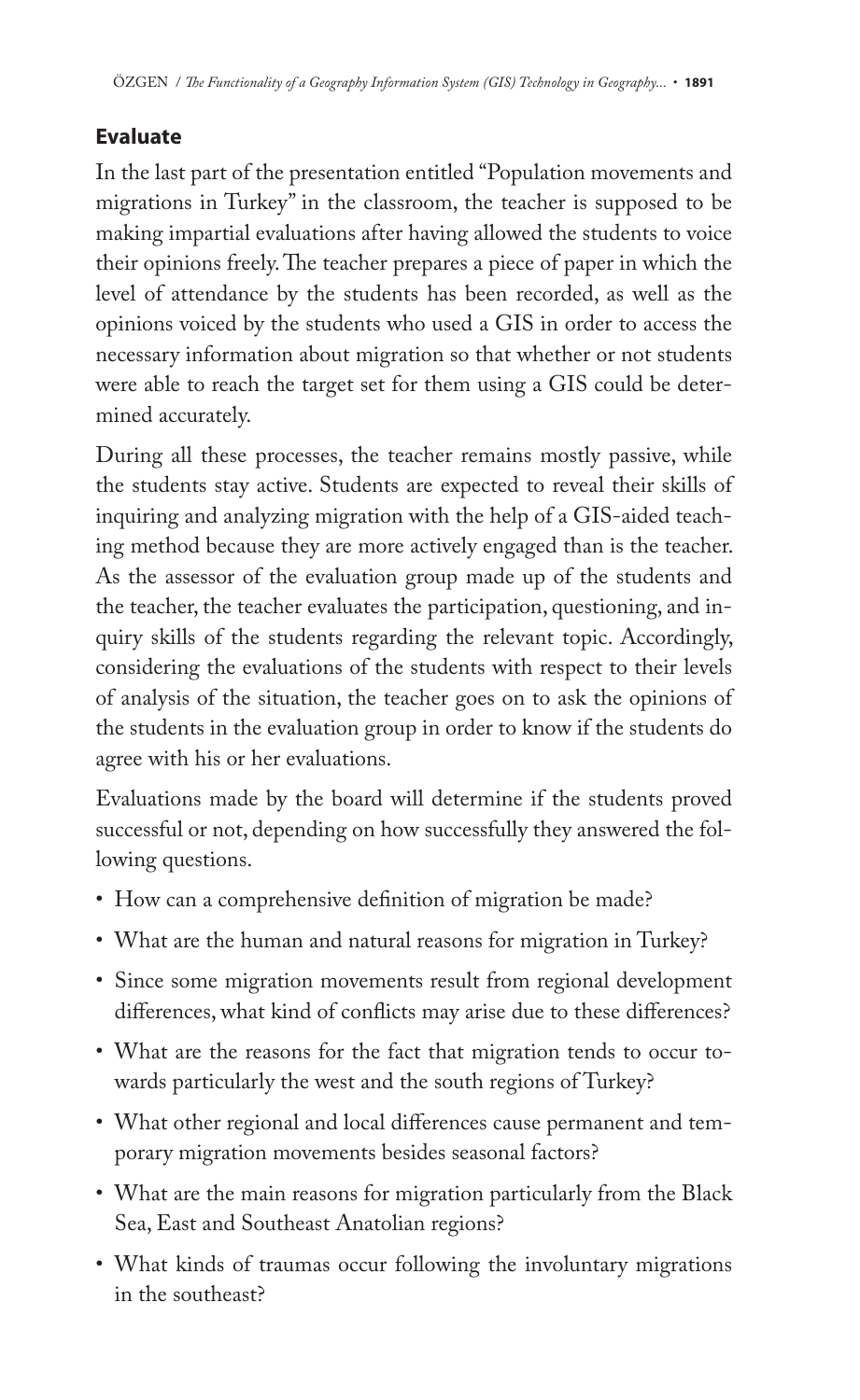- How successfully those migrating to other regions can adapt to their new life?
- What kind of risks do those newcomers pose for the regions they move to in terms of social problems?
- What could be the role of a weak local/national administration in the rise in migration?
- What kind of workable plans should be devised in order to keep the phenomenon of migration under control?

In conclusion, based upon the abovementioned questions regarding the movement of population and migration, the success level of students could be determined more accurately.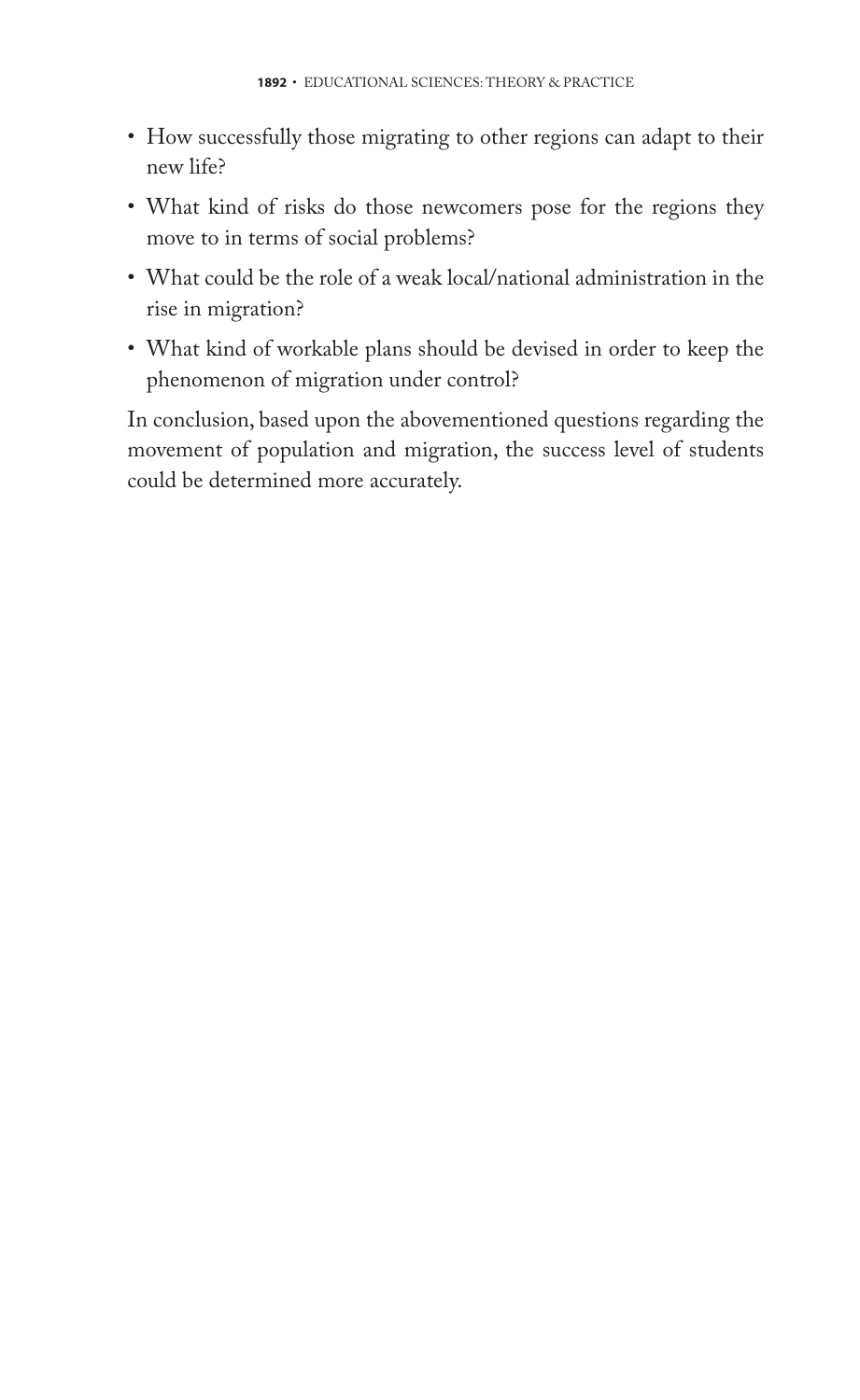### **References/Kaynakça**

Birel, F. K., Özgen, N., & Boz, V. (2007, August). *Levels of perception and capability*  of problem solving of administrators to problems related to migration. The Netherlands International Migration, Multi-Local Livelihoods and Human Security: Perspectives from Europe, Asia and Africa, Institute of Social Studies, The Haques, The Netherlands.

Brooks, M. G., & Brooks, J. G. (1999). The courage to be constructivist. *Educational Leadership*, *57*(3), 18-24. Retrieved September 30, 2007, from http://web ebscohost.com /ehost /pdf.

*Coğrafi bilgi sistemleri (CBS/GIS) nedir?* http://www.cografya.gen.tr/cbs/cbs-nedir. html adresinden 15 Temmuz 2009 tarihinde edinilmiştir.

Demirci, A. (2006, Eylül). *Coğrafi bilgi sistemlerinin Türkiye'deki Yeni Coğrafya Dersi Öğretim Programına göre coğrafya derslerinde uygulanabilirliliği*. 4. Coğrafi Bilgi Sistemleri Bilişim Günleri, Fatih Üniversitesi, İstanbul.

Ergün, S. G. ve Ayday, C. (2006). Orta öğretim coğrafya derslerinde yapılandırmacı program yaklaşımı ve CBS etkinliklerine bir örnek. *Ege Coğrafya Dergisi*, *15*, 73-86.

Ficther, J. (1991). *Sosyoloji nedir* (çev. N. Çelebi)? Konya: Toplum Yayınları.

Kaptan, F. (1998). *Fen bilgisi öğretiminde kullanılan araç ve gereçler*. http://www.aof. anadolu.edu.tr/kitap /IOLTP /2283/unite06.pdf adresinden 1 Mart 2009 tarihinde edinilmiştir.

Karabağ, S. (2007). Sunuş Bölümü. S. Karabağ ve S. Şahin (Ed.), *Kuram ve uygulamada coğrafya eğitimi* içinde (s. XIII-XVI). Ankara: Gazi Kitapevi.

Karakuyu, M. ve Görgeç, L. (2004, Ekim). *Coğrafi bilgi sistemleri (CBS) teknolojisinin beşeri coğrafya'da kullanımı ve liseler için çalışma örnekleri*. 3. Coğrafi Bilgi Sistemleri Bilişim Günleri, İstanbul.

Keleş, R. (1993). *Kentleşme politikası*. İstanbul: İmge Kitapevi.

*Kırsaldan kente göç* (11. 12. 2005, İstanbul). Uluslararası Göç Sempozyumu. http:// www.gocsempozyumu.org/ kırsaldankente.html adresinden 12 Temmuz 2009 tarihinde edinilmiştir.

Kıyıcı, F. B. (2005). *Yapılandırmacı öğretim stratejisi*. Öğretim Stratejilerinde Yeni Yaklaşımlar adlı doktora dersi ödevi, Gazi Üniversitesi, Eğitim Bilimleri Enstitüsü, Ankara.

Lee, E. S. (1969). A theory of migration. In J. A. Jackson (Ed.), *Migration* (pp.282- 297). Cambridge: Cambridge University Press.

Lemberg, D., & Stoltman, J. P. (2001). Geography teaching and the new technologies: Opportunities and challenges. *Journal of Education*, *181*(3), 63-76.

Özgen, K. (2007). *Matematik dersinde probleme dayalı öğrenme yaklaşımının öğrenme etkileri*. Yayımlanmamış yüksek lisans tezi, Dicle Üniversitesi, Fen Bilimleri Enstitüsü, Diyarbakır.

Özgen, N. (2007). *Bismil ilçesinin coğrafyası*. Yayımlanmamış doktora tezi, Ankara Üniversitesi, Sosyal Bilimler Enstitüsü, Ankara.